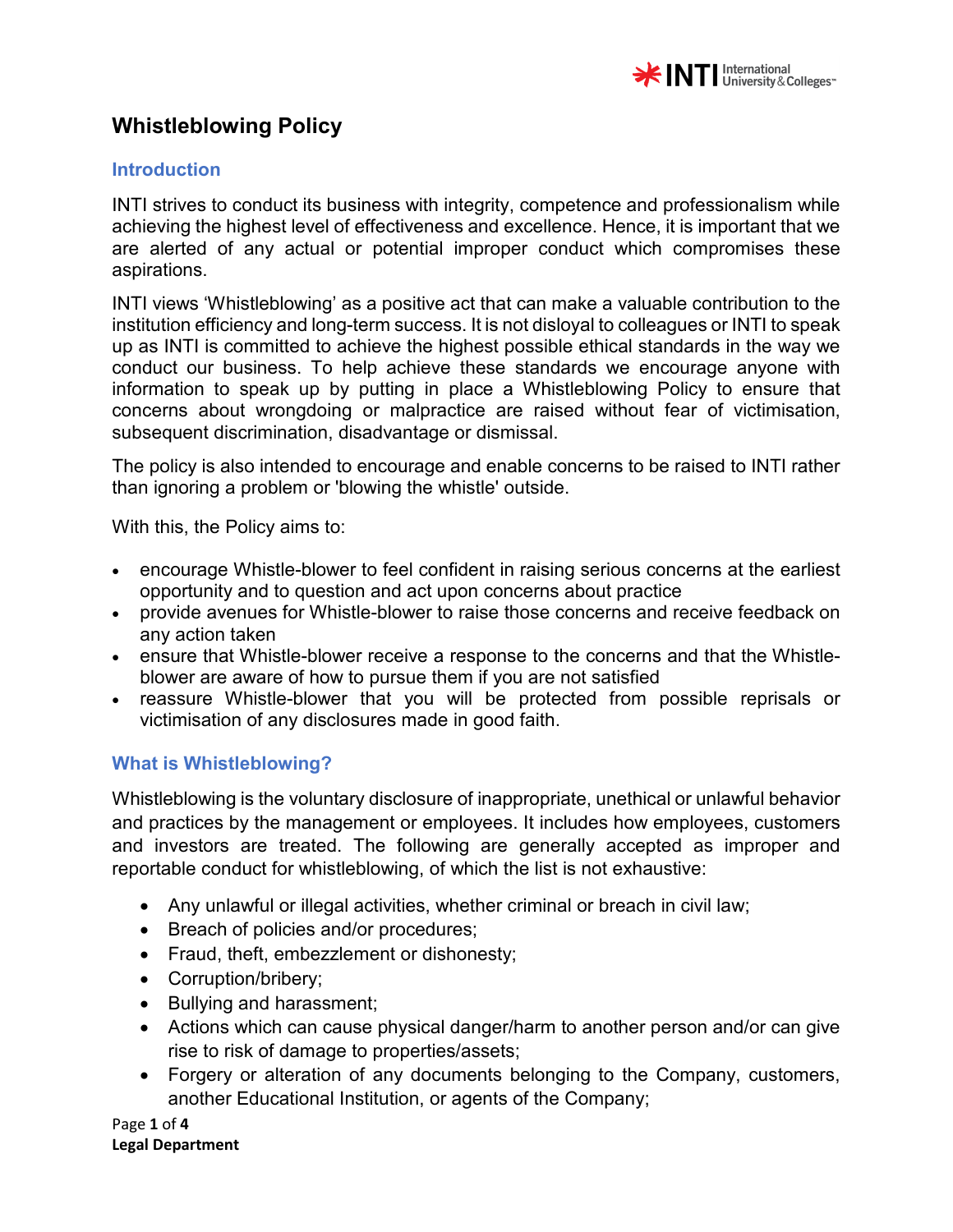

- Poor or unethical sales practices, including mis-selling;
- Profiteering as a result of insider knowledge;
- Gross mismanagement or dereliction of duties;
- Conflict of interest;
- Misuse of position or information; and
- Any other similar or related irregularities.

### **Who is a Whistleblower?**

Generally, a whistleblower is an insider of an organization (e.g. employee, consultant or vendor) who reports improper conduct that has occurred within that same organization. In an effort to encourage whistleblowers to come forward with information on any alleged improper conduct, our Malaysian government has enacted the Whistleblower Protection Act 2010 to provide safe avenues to whistleblowers to make disclosures of such alleged improper conduct (whistleblowing) to the relevant authorities in good faith, by protecting their identities, providing them with immunity from civil and criminal proceedings and protecting them from detrimental action.

### **Protections Given**

INTI is committed to provide the whistleblower protections as outlined under the Whistleblower Protection Act 2010.

The following protections will be accorded to a whistleblower who makes a disclosure of improper conduct to INTI in good faith:

- confidentiality of identity;
- immunity from civil and criminal liability for the disclosure made; and
- protection from detrimental action.

There may be certain circumstances where the identity of the whistleblower may need to be revealed on a need to know basis (e.g. requirement to testify in court). If such a situation arises, INTI shall discuss and seek consent with the whistleblower first before proceeding with the case.

If you make an allegation in good faith and reasonably believing it to be true, but it is not confirmed by the investigation, INTI will recognize your concern and you have nothing to fear.

However, the protection will be removed if it is found that the whistleblower was also involved in the improper conduct, or if the whistleblower is found to have made the

Page **2** of **4 Legal Department**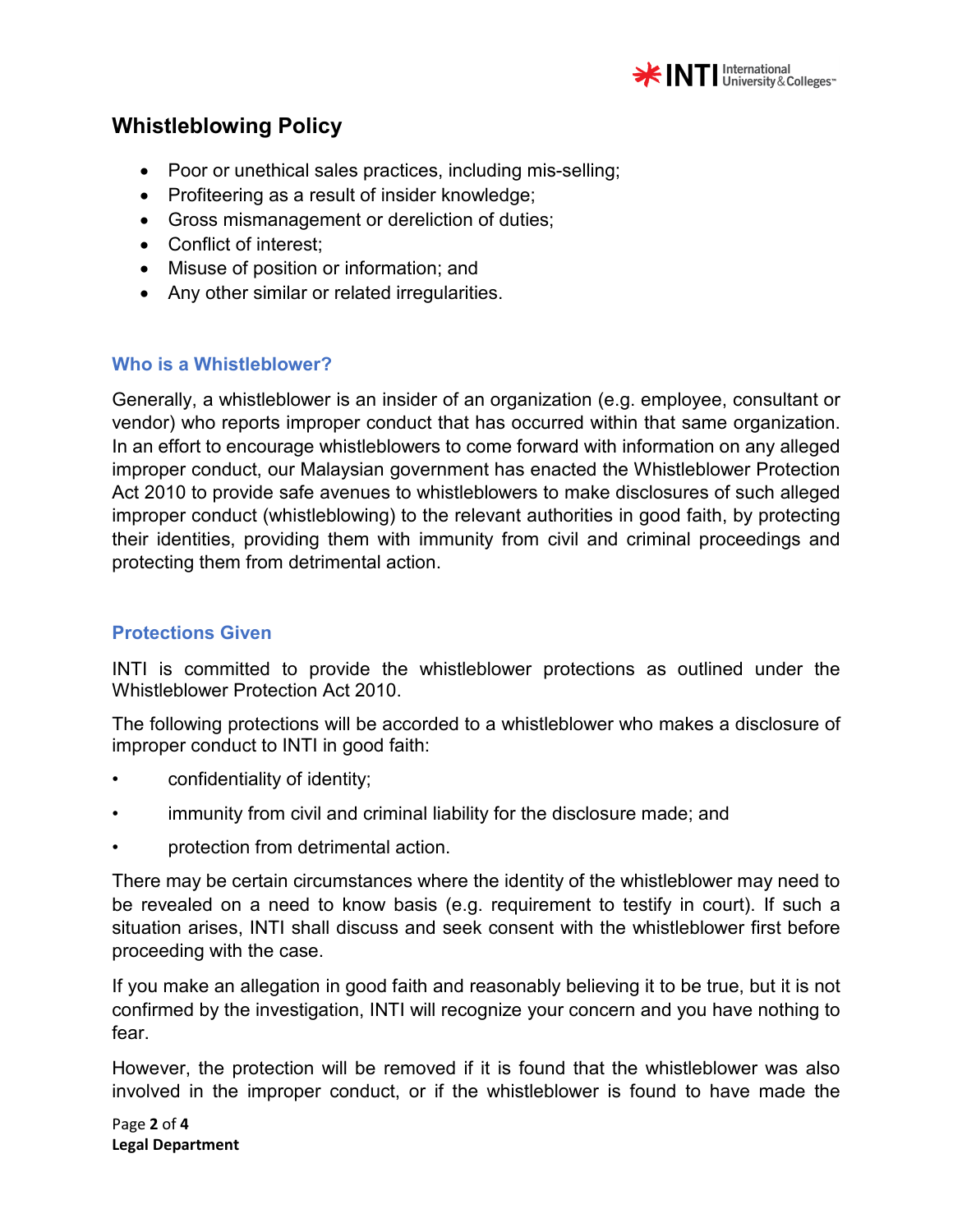

disclosures in bad faith - frivolously, maliciously or for personal gain, appropriate action that could include disciplinary action, may be taken.

#### **How to Make a Disclosure?**

We take whistle blowing seriously and your concern matters to us, so we would like to hear from you if have come to know of any improper practices occurring within INTI. Any disclosure can be made to the following dedicated reporting channels:

Link: http://intiethics.newinti.edu.my

We encourage Whistle-blowers to leave contact details to enable follow up enquiries from the Investigation Officer which in most cases will be required for the purpose of conducting quality investigation. If the Whistleblower would be uncomfortable or otherwise reluctant to do so, then we ask that the Whistle-blower to be as detailed as possible in the disclosure including giving sufficient evidences.

All submissions including the identity of the Whistle-blower will be treated with the strictest confidentiality, and verified concerns will be addressed in a transparent and independent manner.

### **Investigation**

The submission will be routed to the Legal Counsel and Head of Group Human Resources who are the primary Investigation Officers for cases received. However if the report is against the Legal Counsel and/or Head of Group Human Resources, the Group CEO is then the appointed Investigation Officer to receive the reported concerns.

How the concern will be dealt with, will depend on what it involves and how much information is provided including if the Whistle-blower leaves any contact details to enable follow up questions/clarifications.

In most cases, it is likely that further enquiries and/or investigation will be necessary.

If the Whistle-blower had chosen to leave contact details, the amount of contact between the Whistle-blower and the officers will depend on the nature of the matters raised, the potential difficulties involved and the clarity of the information provided. It is likely that the Whistle-blower will be interviewed to ensure that the disclosure is fully and accurately understood.